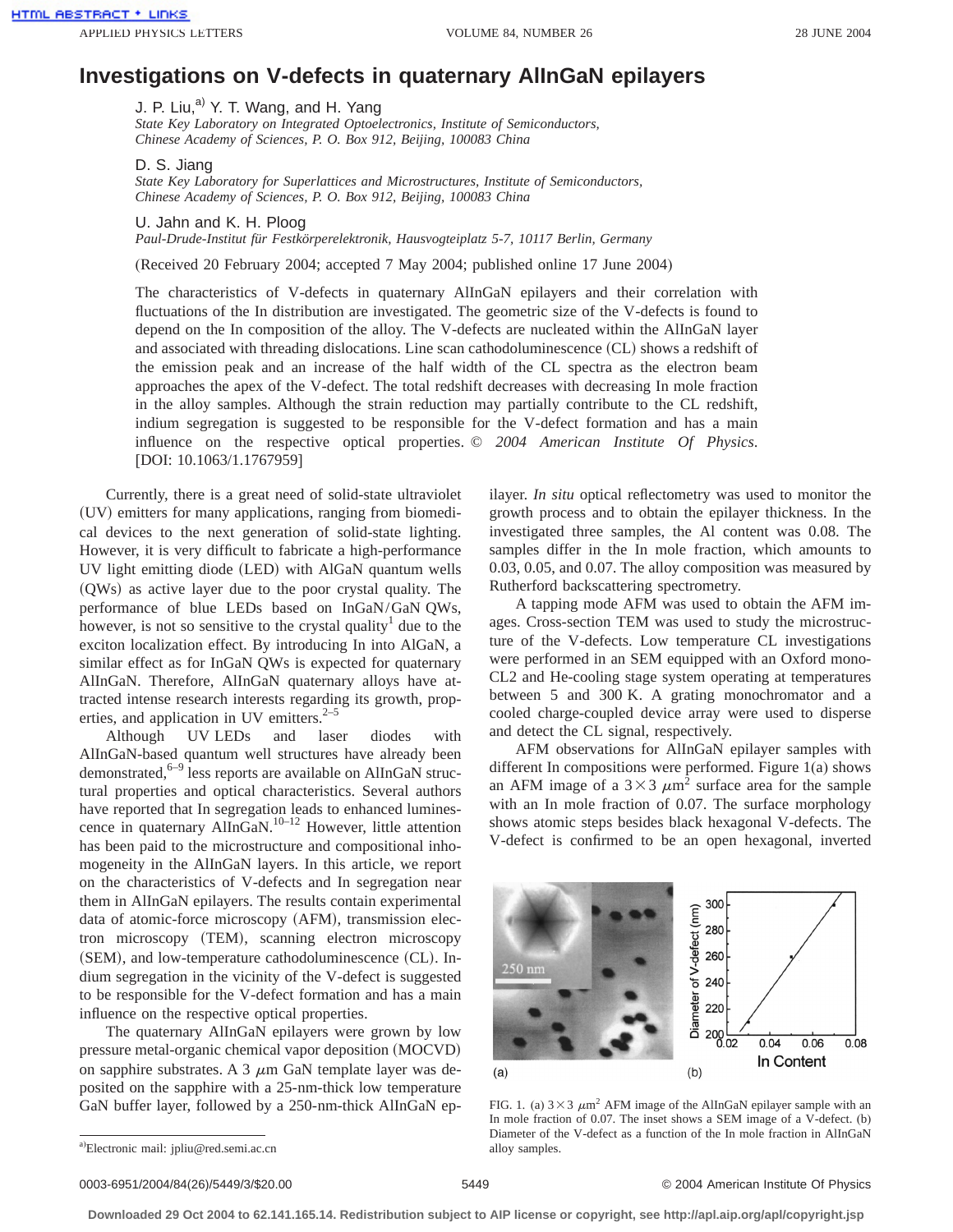

FIG. 2. (a) (10<sup>1</sup>2) cross-section TEM image of the AlInGaN/GaN epilayer with 7% In, which is typically also observed in the other samples. (b) TEM image with a larger magnification containing a V-defect. TD denotes the threading dislocations.

pyramid with  ${1011}$  side walls as shown by the highresolution SEM image in the inset. The surface region outside of the V-defects is very smooth, indicating a step-flow growth. The density of V-defects is about  $3 \times 10^8$  cm<sup>-2</sup>. Their diameter amounts to about 300 nm on the sample surface. Actually, we have also performed AFM investigations for AlGaN eplilayers grown under comparable conditions (not shown). We could not find any V-defect exists in those samples, although V-defects connected to inversion domains were reported to be possible to form in AlGaN epilayers in some circumstances.<sup>13</sup> Consequently, the formation of the V-defects is attributed to the incorporation of In into AlInGaN. A comparison between AlInGaN samples with different In mole fraction indicates that the size of the V-defects decreases with decreasing In content as shown in Fig. 1(b), which will be discussed later. Figure 2(a) displays a typical (1012) cross-sectional dark-field TEM image of an AlInGaN epilayer and of the underlying GaN template layer. It can be seen that each V-defect is associated with a threading dislocation at its apex originating from the underlying GaN template layer as has already been observed in InGaN/GaN(MQWs).<sup>14–18</sup> Figure 2(b) shows a TEM image with a larger magnification. It demonstrates that the V-defects are nucleated within the AlInGaN layer and do not originate from the AlInGaN/GaN interface, in agreement with our result of AFM section analysis in which the V-defects were also found to be formed within the AlInGaN layer. The angle between the V-defect facets is about 60°, which agrees well with the angle between two  $\{1011\}$  planes.

Figure 3(a) depicts the monochromatic CL image for the AlInGaN epilayer with an In mole fraction of 0.07. The CL image was measured at 11 K and taken at a wavelength of 384 nm (the peak wavelength of area scan CL is 379.5 nm). The CL image exhibits dark spots surrounded by bright rims. The dark spots correspond to the center of the V-defects. The CL contrast is considered to be mainly related to In composition fluctuation in the alloy and the corresponding shift of the CL peak wavelength. In order to further understand the characteristics of V-defects, a line scan of CL spectra across a V-defect was performed. The electron beam energy was chosen to be 5 keV. Taking the electron scattering and the diffusion length of the excited carriers into account, the diameter of the CL excitation volume and hence the spatial resolution of the CL can be estimated to be about 200 nm. Figure 3(b) shows a series of 20 CL spectra taken across a V-defect as shown by the bright dotted line in Fig. 3(a), which spans a distance of 1.1  $\mu$ m. The peak positions and the full widths at half maximum (FWHM) as well as the



FIG. 3. (a) CL image for the AlInGaN epilayer with an In mole fraction of 0.07 measured at 11 K and at the wavelength of 384 nm. (b) A series of 20 CL spectra obtained along a line across the V-defect as shown by the bright dotted line in (a). The distance between A and T amounts to 1.1  $\mu$ m. (c) The peak wavelength, FWHM, and integrated intensity of the CL spectra along the scanned line. The profile of the V-defect is also schematically shown in the figure.

integral intensity of these CL spectra along with a schematically drawn V-defect profile are shown in Fig. 3(c). For a position of the electron beam about 500 nm away from the center of the V-defect (for example, at the left end of the dotted line marked as A), the peak wavelength is located at 382 nm. The CL peak is redshifted when the measurement spot approaches the apex of the V-defect. At the apex of the V-defect, the CL peak position exhibits the longest wavelength of 386.4 nm, i.e., a total redshift of 4.4 nm compared with the CL peak of spot A, and 6.9 nm compared with the CL peak wavelength obtained by the area scan. Therefore, the CL contrast between the V-defect and its surrounding region is mainly due to the shift of the CL peak wavelength. The main cause of narrowing of the AlInGaN band gap near the V-defect may be induced by a higher indium concentration near the V-defect. It has been reported that indium atoms tend to segregate in the vicinity of the V-defects in InGaN alloy.16–18 This occurs likewise in AlInGaN alloy. On the other hand, the formation of V-defects could lead to a partial elastic relaxation of strain.<sup>19</sup> Such a strain relaxation could contribute to the redshift of the CL peak. $^{20}$  However, it is noted that the In content in our AlInGaN samples is relatively low, i.e., less than 7%, and the incorporation of Al in the AlInGaN alloy will partially compensate the lattice mismatch between epilayer and GaN template. The strain reduction induced by V-defects will be much smaller than the case of InGaN reported by Shi *et al.*<sup>20</sup> Therefore, it suggests that the In segregation may be the major cause of redshift of the